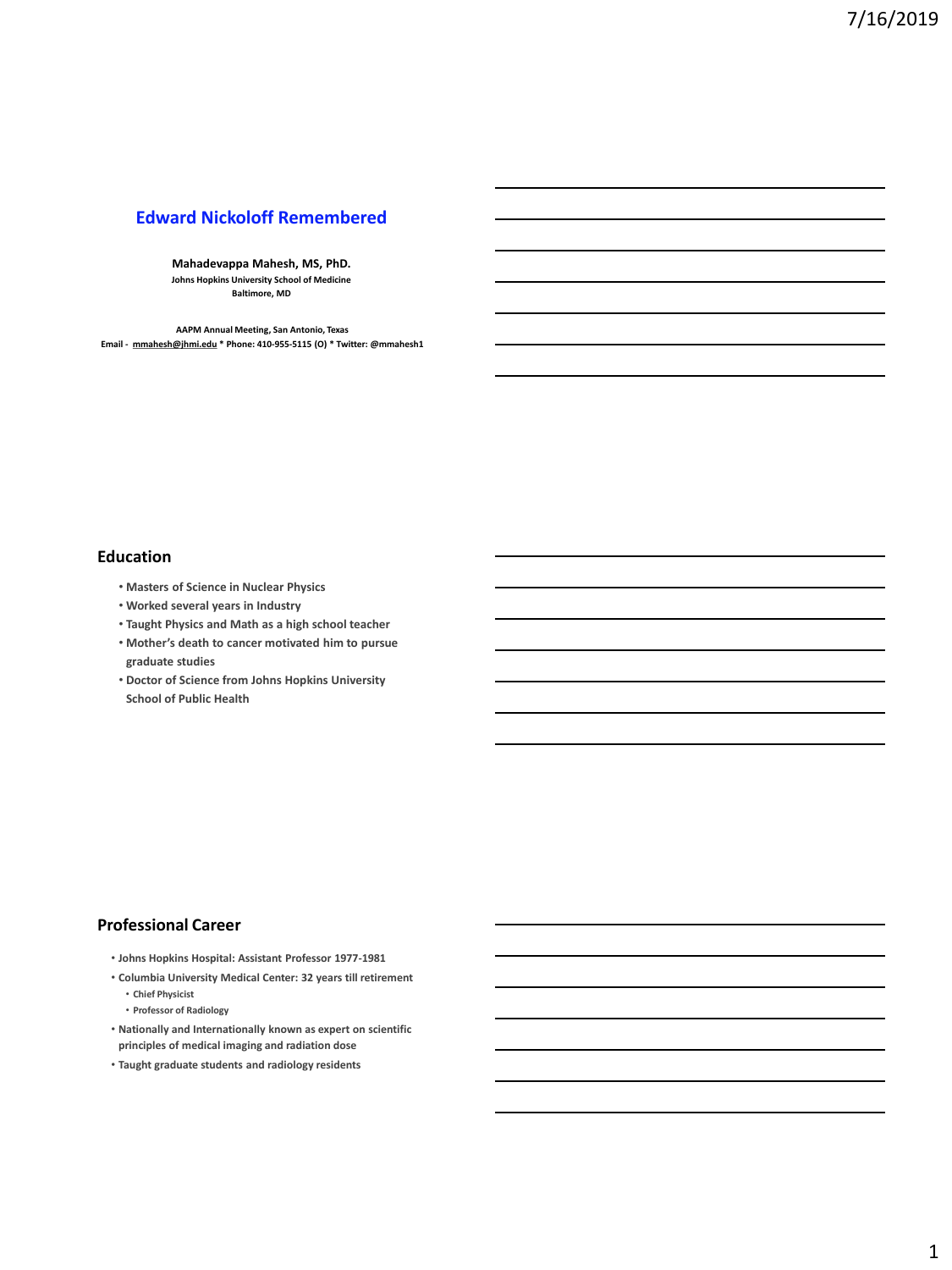## **Publications and Achievements**

- **> 150 lectures at scientific meetings**
- **> 55 peer reviewed journal articles**
- **> 85 abstracts**
- **Two Books**
- **Radiology: Radiologic Physics**
- **Applications of Statistics to Medicine Physics**

### **Professional Societies**

- **>25 leadership positions held**
- **President - Radiological and Medical Physics Society (RAMPS)**
- **Chairman - American College of Medical Physics (ACMP)**
- **Board Member – American Association of Physicists in Medicine**
- **Secretary – American Board of Medical Physics (ABMP)**

#### **Awards**

- **Edith Quimby Award from AAPM**
- **Marvin Williams, MD award from AAPM/ACMP**
- **Fellow awards**
	- **American College of Radiology**
	- **American Association of Physicists in Medicine**
	- **Health Physics Society**
	- **American College of Medical Physics**
- **Lifetime Achievement Award – Upstate NY chapter of AAPM**
- **Professor Emeritus of Radiology and Medical Physics – Columbia University**